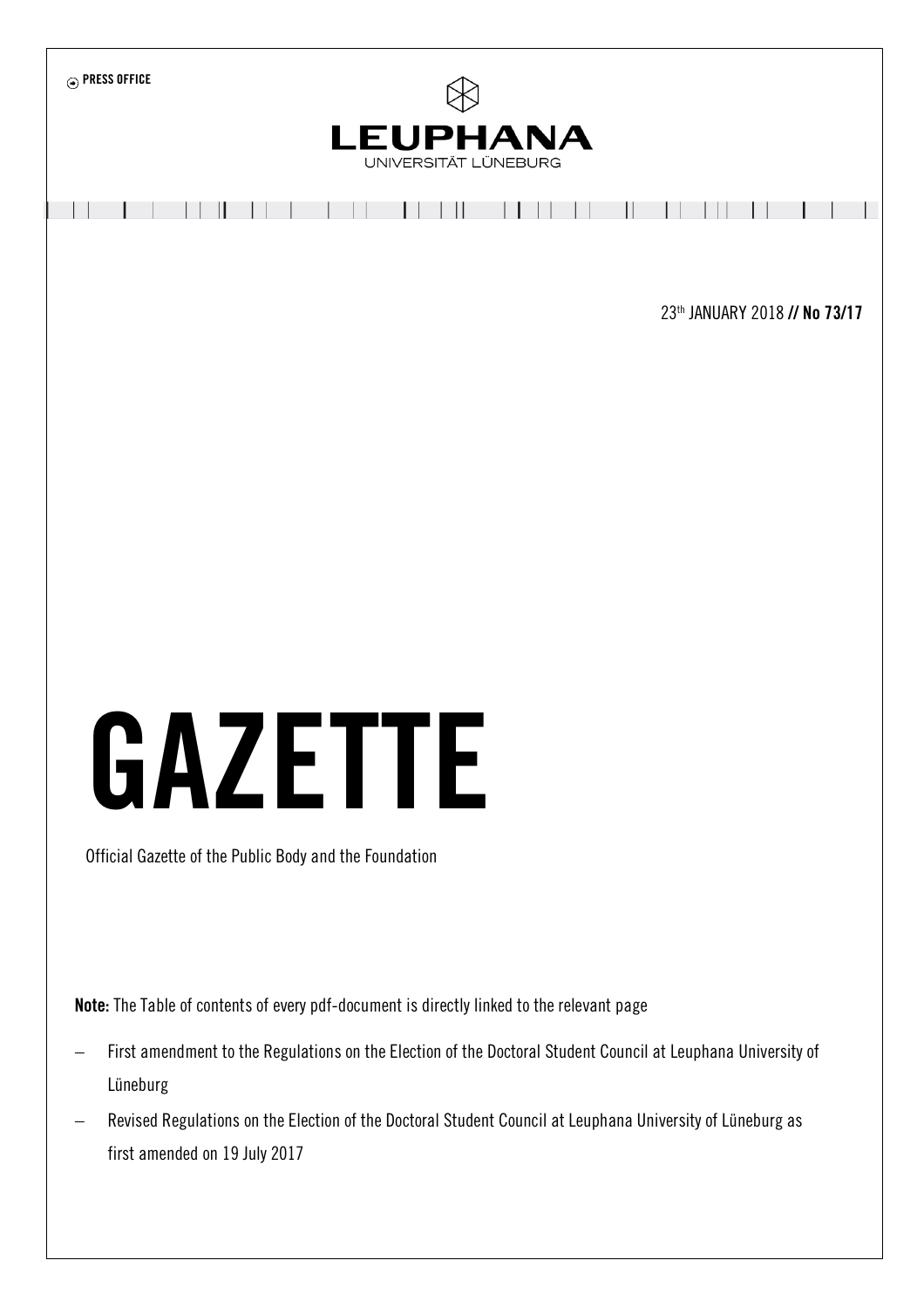Please note: Only the German version of this regulations shall be valid exclusively

# First amendment to the Regulations on the Election of the Doctoral Student Council at Leuphana University of Lüneburg

In accordance with the first sentence of section 41 par. 1 NHG [Lower Saxony University Act], the Senate of Leuphana University of Lüneburg approved the following first amendment to the Regulations on the Election of the Doctoral Student Council at Leuphana University of Lüneburg of 20 July 2016 (Leuphana Gazette No. 46/16 of 23 August 2016) on 19 July 2017.

# Part I

Section 2 par. 1 now reads as follows:

"The Doctoral Student Council at Leuphana University of Lüneburg shall be composed of one member from each faculty. Replacements/deputies shall be appointed in accordance with section 16 par. 2, 4 and 5 and section 22 of the Election Regulations for Leuphana University of Lüneburg as last amended."

# Part II

This change shall enter into force on the day after its publication in the Leuphana University of Lüneburg Administrative Bulletin.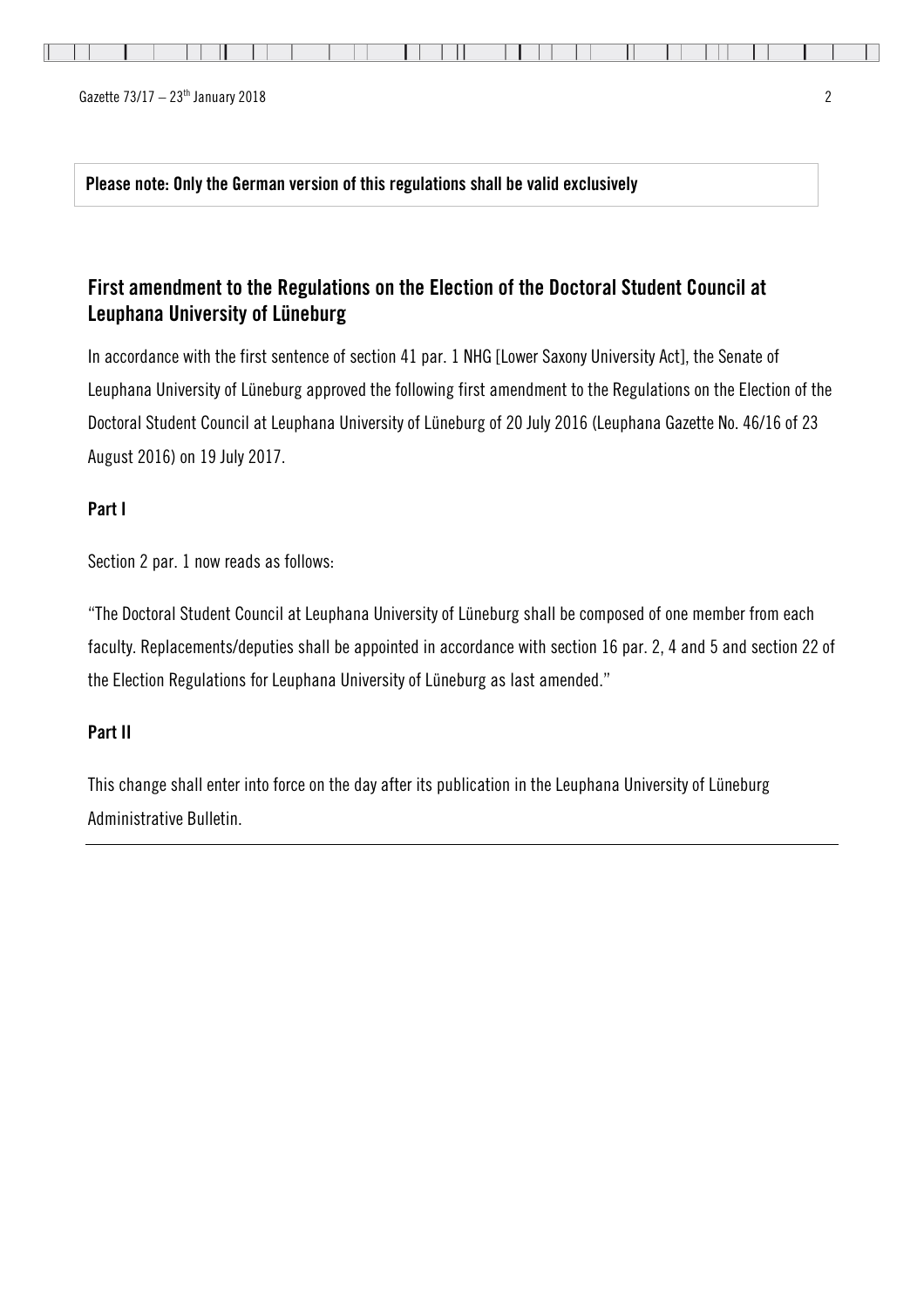Ш

Please note: Only the German version of this regulations shall be valid exclusively

# Revised Regulations on the Election of the Doctoral Student Council at Leuphana University of Lüneburg as first amended on 19 July 2017

The Presidential Committee of Leuphana University of Lüneburg hereby sets the following wording for the Regulations on the Election of the Doctoral Student Council at Leuphana University of Lüneburg of 20 July 2016 (Leuphana Gazette no. 46/16 of 23 August 2016) as first amended on 19 July 2017 (Leuphana Gazette no. 73/17 of 25 July 2017).

## § 1 Scope

- (1) These Regulations apply to the election of the Doctoral Student Council at Leuphana University Lüneburg.
- (2) The elections are to be held at the same time as the elections for the Senate and faculty councils. The elections are to be held during the winter semester. Elections for the first Doctoral Student Council shall be held in the 2016/2017 winter semester.

## § 2 Composition and term in office

- (1) The Doctoral Student Council at Leuphana University of Lüneburg shall be composed of one member from each faculty. Replacements/deputies shall be appointed in accordance with section 16 par. 2, 4 and 5 and section 22 of the Election Regulations for Leuphana University of Lüneburg as last amended.
- (2) The Doctoral Student Council may elect a spokesperson from amongst its members.
- (3) The regular term of office of the Doctoral Student Council shall be two years. The term of office shall commence on 01 April and end on 31 March. University regulations may specify other terms of office.
- (4) Notwithstanding par. 3, the term of office of the first Doctoral Student Council shall commence with the first constitutive meeting following the elections and shall end on 31 March 2018.

#### § 3 Role and procedures

- (1) The Doctoral Student Council shall discuss questions affecting doctoral students pursuant to the third sentence of section 9 par. 4 NHG and issue recommendations to the University bodies on that basis.
- (2) Pursuant to the fourth sentence of section 9 par. 4 NHG, that faculty councils shall have a duty to give the Doctoral Student Council the opportunity to respond to draft doctoral regulations.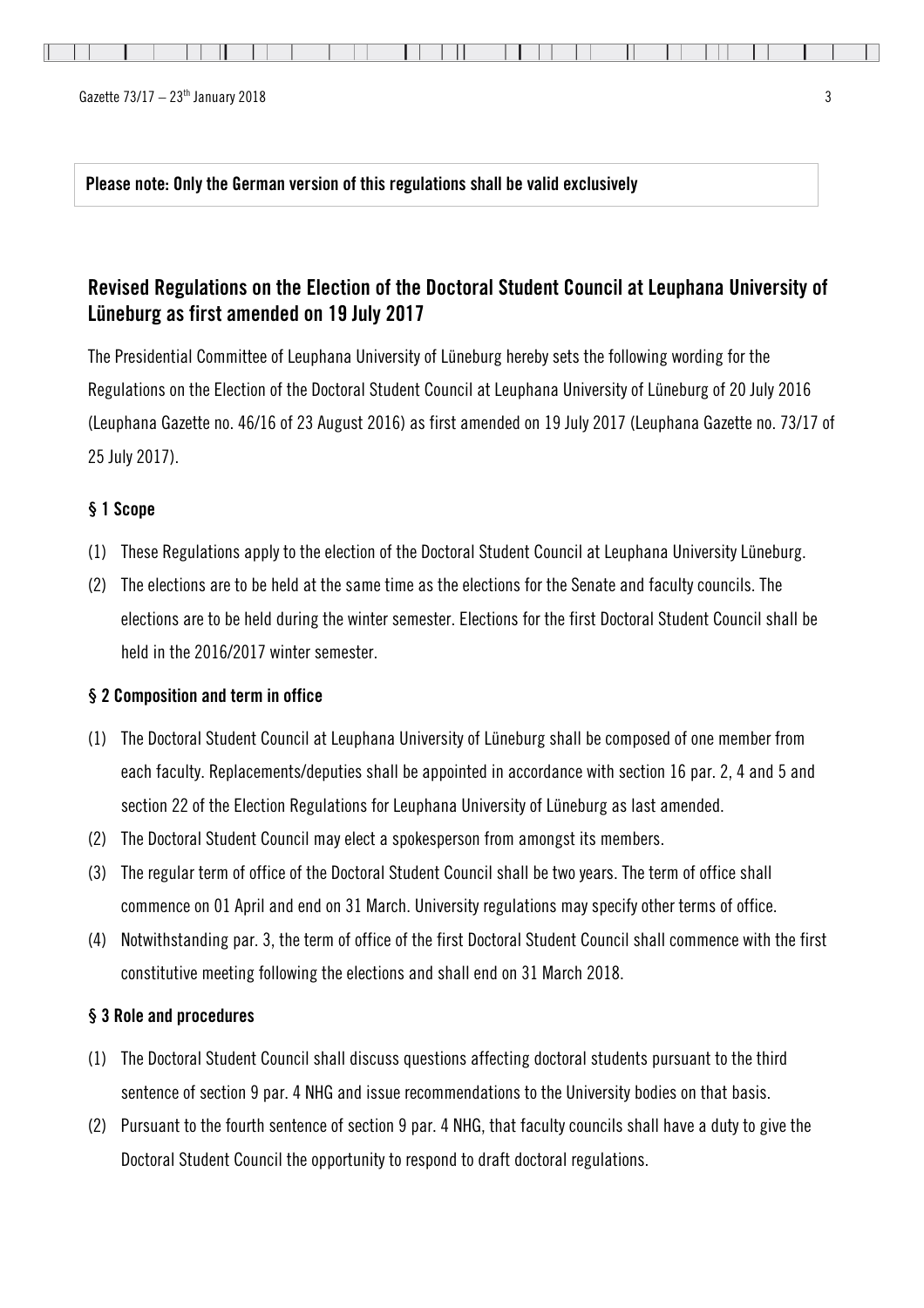|  |  |  |  |  |  |  |  |  |  |  |  |  |  |  |  |  |  |  |  |  |  |  |  |  |  |  |  |  |  |  | <u> Andrea a componente de la componenta de la componenta de la componenta de la componenta de la componenta del </u> |  |  |
|--|--|--|--|--|--|--|--|--|--|--|--|--|--|--|--|--|--|--|--|--|--|--|--|--|--|--|--|--|--|--|-----------------------------------------------------------------------------------------------------------------------|--|--|
|--|--|--|--|--|--|--|--|--|--|--|--|--|--|--|--|--|--|--|--|--|--|--|--|--|--|--|--|--|--|--|-----------------------------------------------------------------------------------------------------------------------|--|--|

Gazette  $73/17 - 23$ <sup>th</sup> January 2018  $\overline{a}$ 

#### Please note: Only the German version of this regulations shall be valid exclusively

- (3) Pursuant to the fifth sentence of section 9 par. 4 NHG, one member of the Doctoral Student Council shall in general attend the meetings of the Senate and the faculty council in an advisory capacity.
- (4) In the event that the Doctoral Student Council does not have its own rules of procedure, the Doctoral Student Council shall follow the Senate Rules of Procedure as last amended.

## § 4 Right to vote and electoral register

- (1) Doctoral candidates who have been accepted by Leuphana University and are registered in the electoral register of the Doctoral Student Council shall have the right to vote and to stand for election to the Doctoral Student Council. All the doctoral students at a given faculty shall form one electoral body.
- (2) At the start of the winter semester in which elections are to be held, the election organisation committee shall have all doctoral students entitled to vote in those elections registered in an electoral register.
- (3) The electoral register is to be structured by faculty. The electoral register shall specify the surnames and first names of those eligible to vote. Other details (e.g. postal address and degree programme) are to be specified where necessary to avoid confusion.
- (4) The provisions of section 5 par. 4 to 8 of the Regulations for elections to academic bodies at Leuphana University Lüneburg (WahlO) as amended on 19 June 2013 (Leuphana Gazette no. 22/13) or as last amended also apply.

#### § 5 Elections

- (1) Elections to the Doctoral Student Council shall be by paper ballot in person as set out in section 13 WahlO. Postal voting shall also be possible subject to the requirements in section 14 WahlO.
- (2) The members of the Doctoral Student Council shall be elected by those doctoral students eligible to vote in the relevant electoral body in a free, fair and secret ballot. Each student eligible to vote shall have one vote.
- (3) The candidate with the majority of the valid votes cast by each electoral body shall be elected. In the event of a tie, the successful candidate shall be decided by drawing lots.

## § 6 Other provisions

- (1) Sections 2, 3 and 6-22 WahlO apply accordingly.
- (2) In case of doubt, any questions on the application of these Regulations shall be decided by the election organisation committee.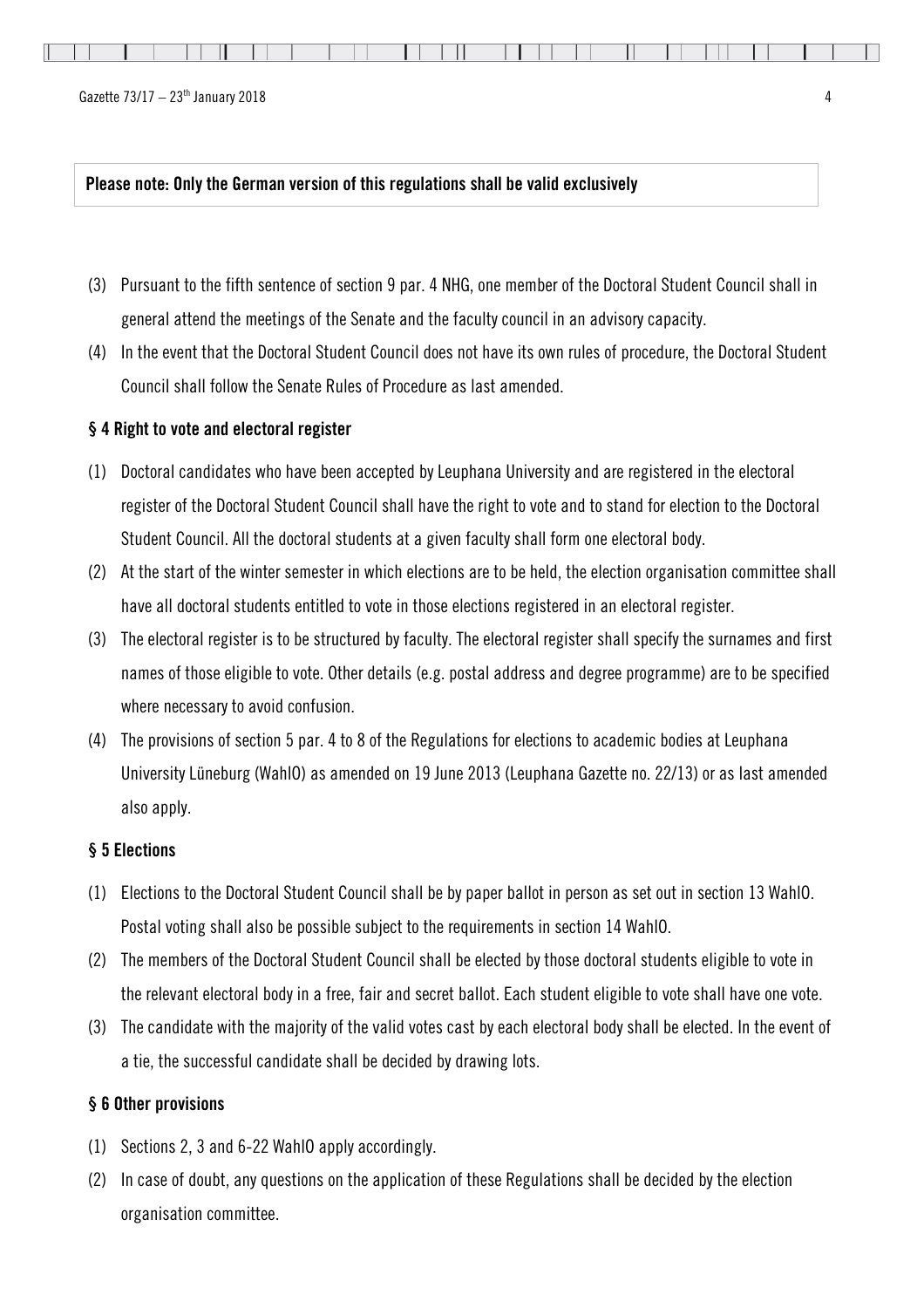Gazette  $73/17 - 23$ <sup>th</sup> January 2018 5

Please note: Only the German version of this regulations shall be valid exclusively

# § 7 Entry into force

These Regulations shall enter into force on the day after their publication in the Leuphana University Lüneburg Gazette.